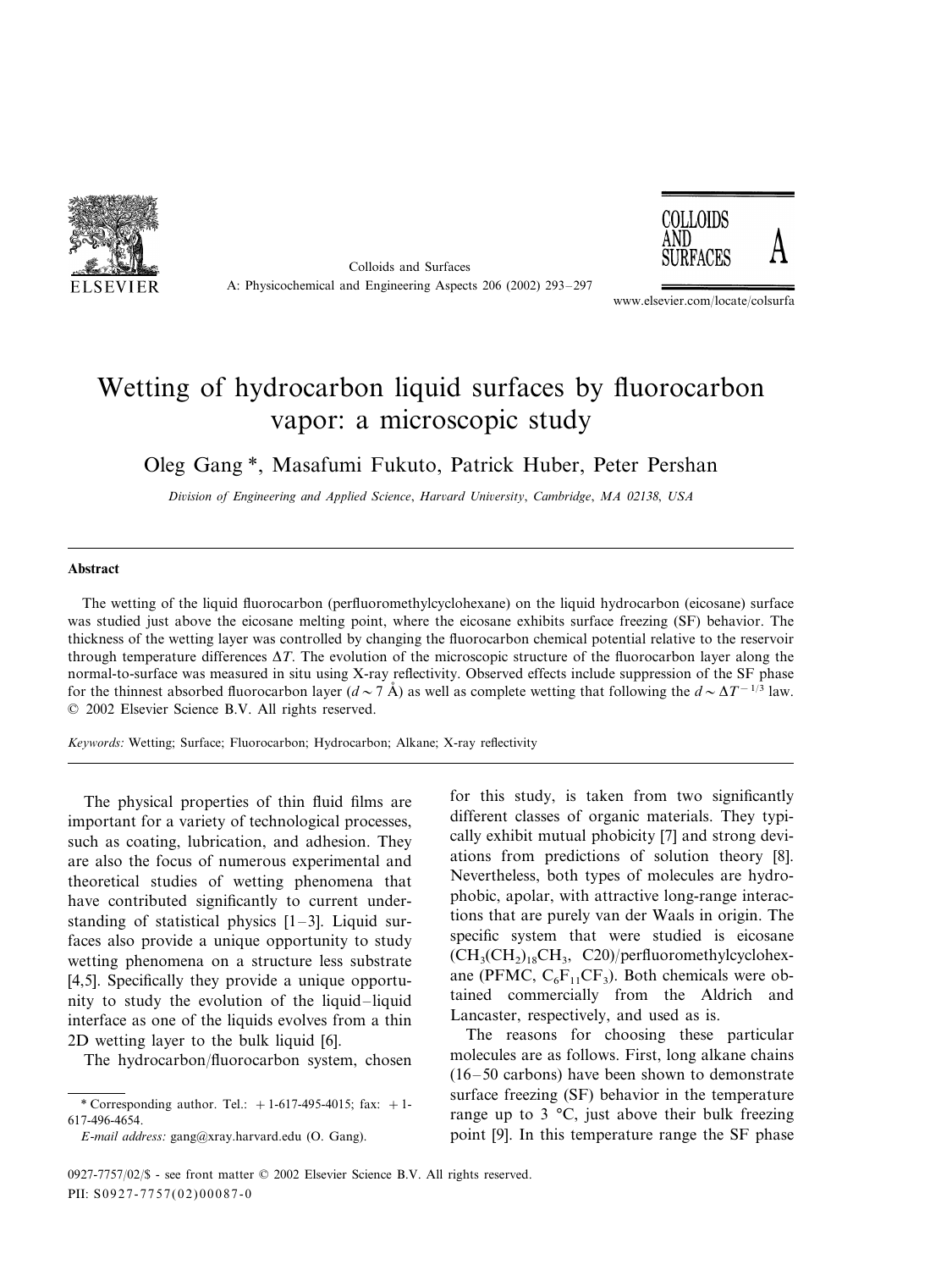coexists with its own molten bulk. The SF monolayer is formed by surface alkane chains that are oriented nearly normal to the surface. The monolayer has a crystalline structure with hexagonal packing and a correlation length  $\sim 1000$  Å. The lattice constant of the SF phase changes slightly over the range of its existence due to thermal expansion [10]. The vapor pressure of eicosane is negligible in the range of studied temperatures. In contrast PFMC has significant vapor pressure at room temperature ( $\sim 0.15$  bar) as well as an electron density that is approximately twice that of eicosane. The high vapor pressure allows good transport of material through the vapor from the reservoir to the substrate while the electron density provides the high contrast for X-ray measurements. Both these facts, together with the PFMC's very low solubility in the long alkanes and low surface tension  $(12.5 \text{ mN m}^{-1})$ , make this system an ideal candidate for study of wetting on molten alkanes.

The experiment had a dual aim. First, to examine if the wetting layer, in any manner, can affect the SF phase. Second, to study the properties of one liquid wetting the surface of another.

The method for creating the thin liquid films is similar to one that was previously used [11]. The schematic view of the chamber and experiment geometry are shown on Fig. 1. The reservoir of liquid PFMC coats the bottom of the chamber. A thick film of PFMC will form spontaneously on a heated liquid (C20) substrate in thermal equi-



Fig. 1. The schematic view of the X-ray reflectivity experiment. Wetting is controlled by the difference between the temperatures  $T_1$  of the liquid substrate, eicosane (liquid H), and  $T_2$  of the reservoir, PFMC (liquid F). The normal surface structure is determined from the angular dependence of the X-ray reflectivity.

librium with the saturated vapor of a liquid (PFMC) so long as the substrate is above the wetting temperature. The global chemical potential of the PFMC is fixed by the temperature of the liquid reservoir at the bottom of the chamber. The temperature difference  $\Delta T$ , between the reservoir and adsorbing substrate, causes the chemical potential at the surfaces of the adsorbed liquid to be raised relative that of reservoir by,  $\Delta \mu =$  $\partial \mu_0$  $\left[\frac{\partial P}{\partial T}\right]_P$   $\Delta T \approx -S\Delta T$ , where  $\mu_0(P, T)$  is the local, or intrinsic, chemical potential of the liquid, and *S* is the specific entropy of the liquid. The entropy *S* is roughly equal to the latent heat of vaporization per PFMC molecule divided by the temperature *T* [11]. The equilibrium thickness *d* of the wetting film depends on (1) the attractive van der Waals potential favoring a macroscopically thick film, (2) the difference between the intrinsic chemical potentials of the liquid film at the elevated substrate temperature,  $T + \Delta T$ , and of the bulk liquid/vapor reservoir at temperature  $T$ , and (3) the gravitational potential due to the height difference between the sample and the reservoir. The total excess of the free energy per unit area, therefore, can be written as

$$
\Delta G(d, h, \Delta T) = A_{\text{eff}}/(12\pi d^2) + dnH\Delta T/T + gh\rho d,
$$
\n(1)

where  $A_{\text{eff}}$  < 0 is the effective Hamaker constant, *n* molecular number density, *h* is height of the film relative to the liquid reservoir and  $\rho$  is mass density.

The electron density profile along the normal to the surface of the wetting film was studied by X-ray reflectivity [12] at the Harvard/BNL liquid spectrometer at X22B at NSLS. In this technique the reflected intensity is measured as function of the incident angle  $\alpha$  to the surface, while keeping the detector angle at  $\beta = \alpha$  (Fig. 1). As mention above, the amount of adsorbed PFMC on liquid substrate was controlled by varying the temperature difference between the molten C20 substrate relative to the PFMC reservoir. Precision measurements required that the thermal homogeneity of the substrate ( $\sim$  50 mm), as well as thermal stability for whole system, be better than 1 mK. Details of the experimental setup will be described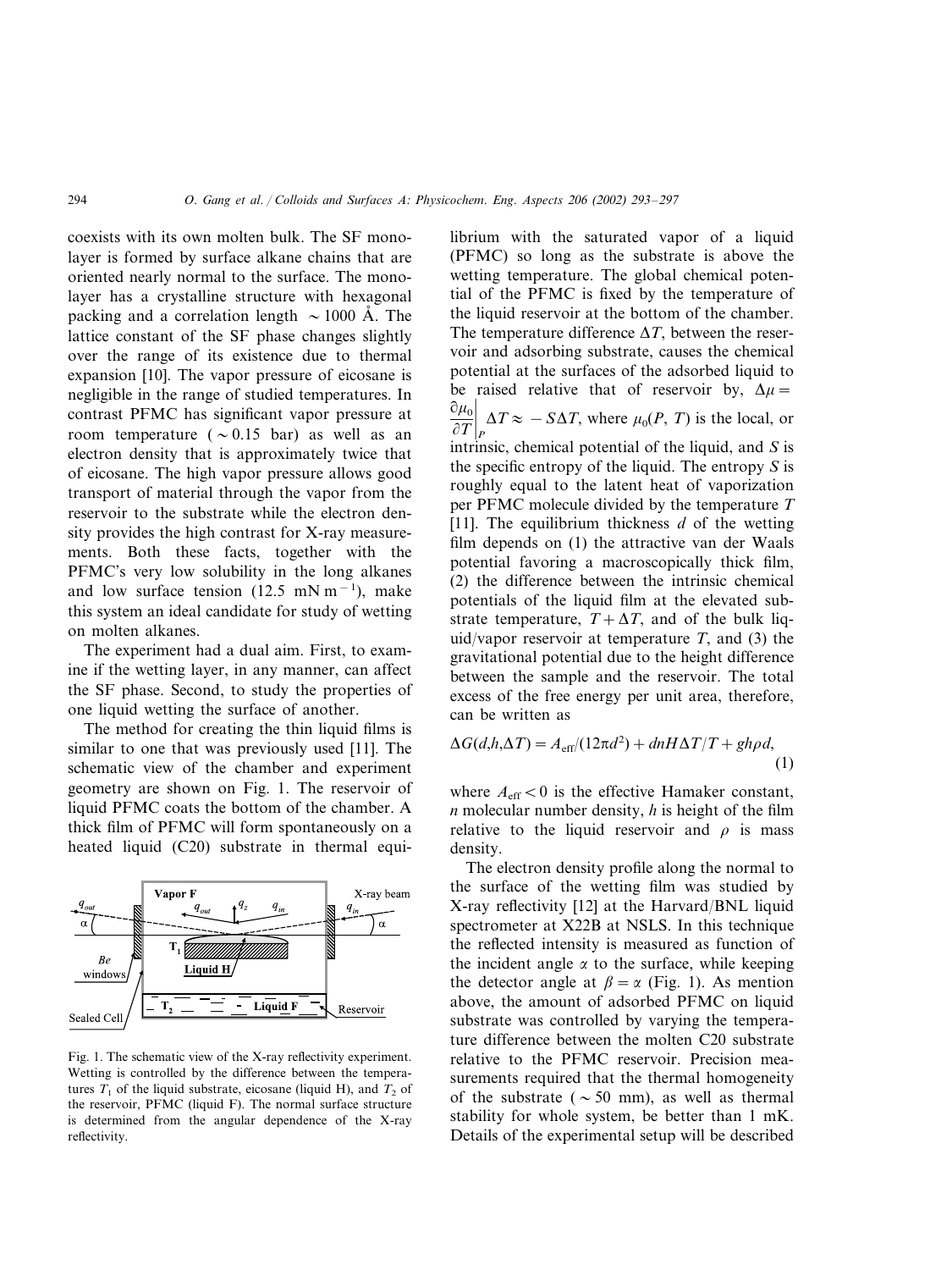

Fig. 2. Normalized X-ray reflectivity  $(R/R<sub>F</sub>)$  is shown for the bare molten eicosane surface at 42.2 °C in the absence of any PFMC in the chamber (O), SF phase at 37.2  $^{\circ}C$  ( $\triangle$ ). PFMC was injected in the cell at 37.2  $\degree$ C and substrate at 37.2 + 2.9 °C ~ 40.1 °C. Data taken 30 min after injection into ( $\blacksquare$ ) and in the thermal equilibrium  $(\triangle)$  illustrate the formation of a wetting layer of PFMC.

elsewhere [13]. The data analysis is based on fitting the measured reflectivity to a theoretical model of the reflected intensity as function of wavevector transfer along the surface normal,  $q_z = (4\pi/\lambda)\sin(\alpha)$ , where  $\lambda$  is the X-ray wavelength and  $\alpha$  is the angle of the incident X-ray relative to the surface. The model function used to fit the data is based on the Parratt formalism [9,12,14].

Prior to the wetting measurements X-ray reflectivity was measured from the molten eicosane at the two control points: (i) at  $T = 37.2$  °C, about a degree above eicosane bulk freezing temperature, where SF layer exists, and, (ii) at  $T = 42.2 \text{ °C}$ , where surface does not exhibit SF. In these measurements the chamber was filled with only ultrahigh purity nitrogen. The  $q_z$  dependence of the X-ray reflectivities, normalized to the Fresnel reflectivity is shown in Fig. 2 for both temperatures. The structureless surface is manifested by the monotonically decaying, normalized curve (open circles) at 42.2 °C, while for the SF monolayer the curve has the clear oscillation signature (open triangles). The results for both temperatures completely agree with those reported by Ocko et al.[9]

A small amount of PFMC, sufficient to provide the reservoir for the vapor (1.8 ml), was injected into the chamber at  $T = 37.2$  °C, while the substrate temperature was kept at a  $\Delta T = 2.95$  °C above the reservoir. The construction of the chamber eliminated the possibility of macroscopic condensation of the PFMC anywhere except at the sample and the reservoir. The changes in the surface structure were monitored by the X-ray reflectivity at various times following the injection of PFMC.

Data taken 30 min after injection (Fig. 2, solid squares) clearly show the absence of the oscillation signature that is prominent in the SF phase. The fit to the X-ray reflectivity data yields the incomplete PFMC layer with thickness  $\sim$  7 Å. As the system approaches thermal equilibrium this PFMC layer develops into a complete layer of the same thickness. The reflectivity illustrating this is shown by solid triangles in Fig. 2. This unambiguously demonstrates the suppression of the SF phase by the thinnest detected absorbed film of PFMC and supports the view that the existence of SF effects depends on a very fine balance between interfacial energies and inter-chain interactions [9]. However, our experimental result does not rule out another possible explanation of the SF phase. Namely as a phenomenon that is stabilized by the normal fluctuations of alkane chains [15]. Those fluctuations can indeed be considerably suppressed by the presence of the wetting film.

The wetting on C20 by vapor of PFMC was studied at the substrate temperature of 37.2 °C by varying the  $\Delta T$  from 2.95 to 0 K. Examples of the reflectivity curves are shown in Fig. 3. The gradual decrease of the period of oscillations with decreasing  $\Delta T$  is due to the growth in thickness of the wetting film. The important feature to note here is the common envelope for all data taken above  $\Delta T = 0.5$  mK. This implies the same contrast of the film relative to the molten underlying eicosane bulk, or in other words, the constant electron density of the wetting film. Some divergence from that envelope is observed for the higher momentum transfer  $(q<sub>z</sub>)$  values, where differences in the film roughnesses contribute more to the X-ray reflectivity. However, note the strong deviation from the common envelope that is ob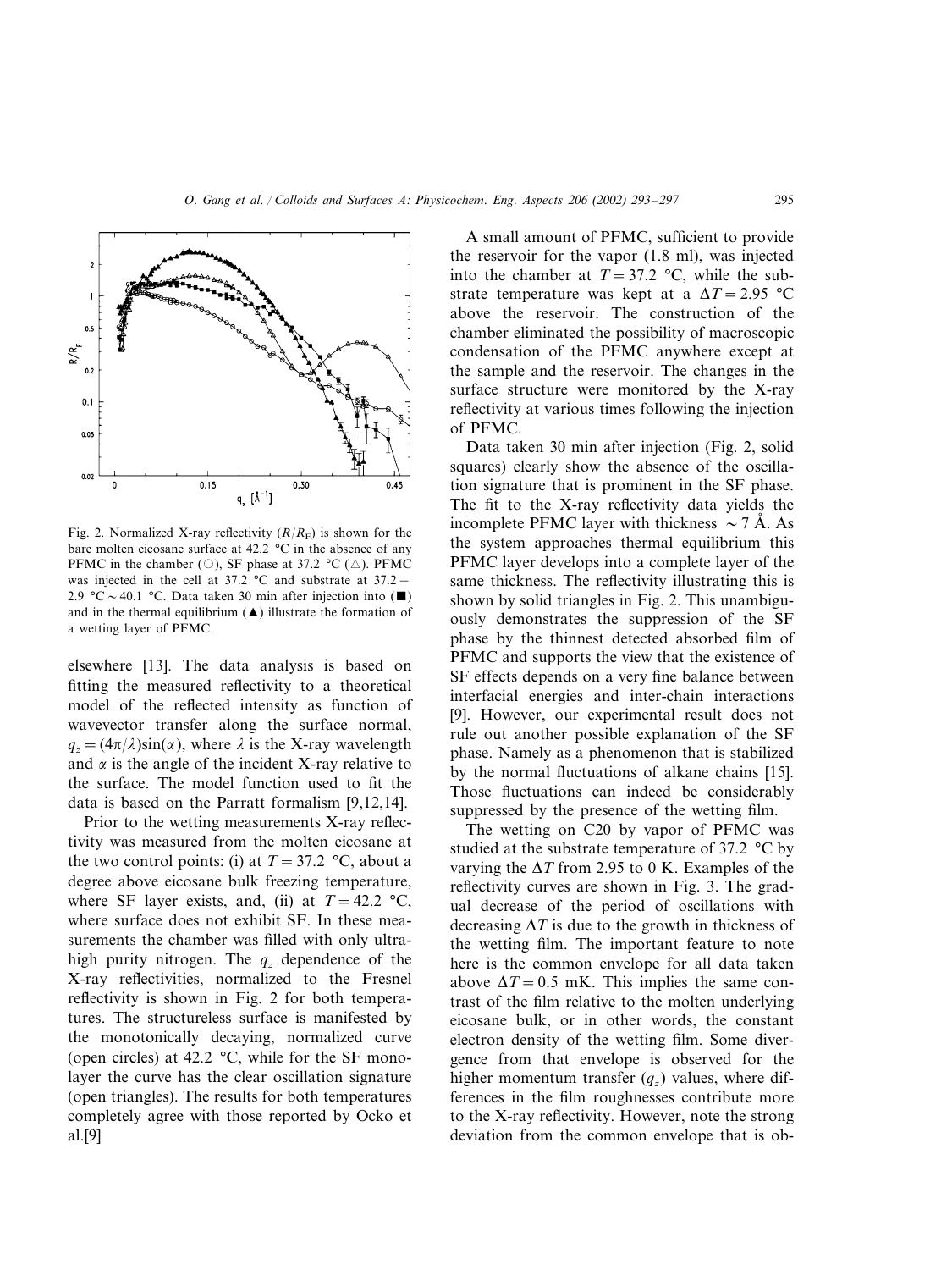served at  $\Delta T = 0.5$  mK even for all low- $q_z$  data. We attribute this to a combination of the finite angular resolution of the spectrometer and the sample curvature, as well as macroscopic condensation on the C20 substrate due to the vanishing difference between the chemical potentials of the adsorbed liquid and the reservoir.

The analysis indicates film thicknesses as large as  $150-300$  Å, however unresolved larger thicknesses ( $>500$  Å) are observed in the range of  $\delta(\Delta T)$  < 1 mK. This proves the complete wetting scenario and provides an unambiguous basis for setting the empirical zero for  $\Delta T$ . The true value of the zero in  $\Delta T$  is critical for quantitative determination of the power law that governs the dependence of the film thickness  $d$  on  $\Delta T$ . The results of such dependence are shown on a log– log scale in Fig. 4. The equilibrium film thickness is defined by the condition,  $\partial G/\partial d = 0$  and Eq. (1) yields the  $d \sim \Delta T^{-1/3}$  dependence, when the gravitational effect is negligible. The data support the 1/3 power law for classical wetting and clearly indicate the dominant contribution of van der Waals forces. Note, the largest controllable thickness of the film was about 160  $\AA$ . In view of the fact that data do not deviate from the 1/3 power law retardation effects must only become important for greater thicknesses.



Fig. 3. The normalized reflectivity from the surface of PFMC wetted liquid eicosane for  $\Delta T = 0.5, 1, 3, 6.7$  mK. The dashed lines emphasize the common envelope.



Fig. 4. The film thickness dependence on  $\Delta T$  at  $T = 37.2$  °C.

In summary, we have investigated wetting of eicosane, just above its freezing point, by the vapor of PFMC with X-ray reflectivity. We observed that adsorption even thin wetting layer of PFMC is sufficient to completely suppress the SF phase surface phase of eicosane. We made use of controlled temperature offset between the PFMC reservoir and adsorbing substrate to study the dependence of film thickness on  $\Delta T$ . The observed 1/3 power law indicates retardation effects are negligible for films  $\leq 160$  Å.

## **Acknowledgements**

Work supported by NSF-DMR-98-72817 and Rothschild Foundation. We wish to acknowledge S. Coburn, B. Ocko and E. DiMasi for their technical support at beamline X22B of the NSLS (BNL).

## **References**

- [1] P.G. de Gennes, Rev. Mod. Phys. 57 (1985) 827.
- [2] B.M. Law, Prog. Surf. Sci. 66 (2001) 159–216.
- [3] M. Schick, in: J. Charvolin, J.F. Joanny, J. Zinn-Justin (Eds.), Liquids at Interfaces, Les Houches Summer School Lectures, vol. XLVIII, North Holland, Amsterdam, 1990, pp. 415–498.